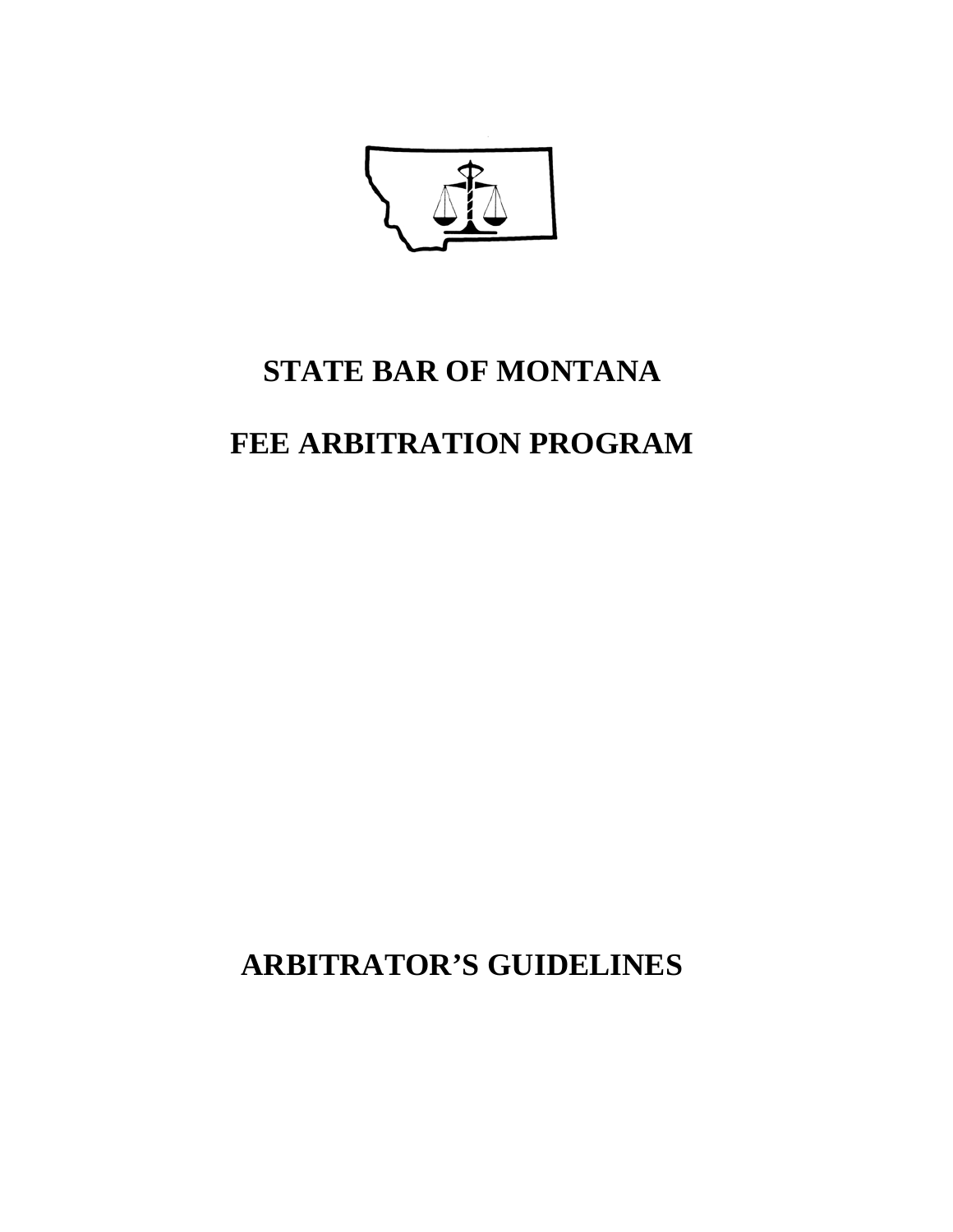## *PRE-HEARING MATTERS*

The arbitrators should immediately upon receipt review the Petition and Arbitration Agreement signed by the parties and notify the State Bar of any potential or perceived conflict of interest or other basis for disqualification. The State Bar will notify the parties; if either party objects to the arbitrator, an alternate will be appointed. An arbitrator may also decline for personal reasons or because of time commitments, i.e. a heavy trial schedule, etc., in which case an alternate arbitrator will be appointed by the State Bar, according to the Rules.

A pre-hearing conference may be scheduled at the discretion of the chair.

# *THE ARBITRATION HEARING*

If requested by either party, a hearing should be scheduled within 90 days of the date the arbitration board has been selected and confirmed. The board chair may, however, postpone the hearing from time to time for good cause shown or on the chair's own determination.

The board chair should begin the hearing with an explanation of the objectives of fee arbitration:

- The goal of the arbitration is to determine what is a fair and reasonable fee for the services rendered by the attorney and, if applicable, the fairness of out-of-pocket expenses incurred.
- The board has no authority to reduce a fee for losses allegedly due to legal malpractice or unethical conduct of the attorney, although evidence of such conduct may be considered in determining whether the fees charged were reasonable.
- Both sides will have adequate opportunity to present their positions, but the panel will seek to keep discussion limited to matters which help to illustrate the reasonableness of the fee.

The chair should also explain the process:

- The Petitioner presents his/her case first, after which the Respondent is allowed to question the Petitioner directly or by relaying questions to the chair. The arbitrators may then ask additional questions they deem relevant.
- The Respondent then presents his/her case, using the same process.
- Each party will have the opportunity to make closing remarks without restating the evidence.
- All issues regarding procedure and the relevance and materiality of evidence are decided by the chair.
- If either party requests testimony be given under oath, the chair is authorized to administer such oaths to parties and witnesses.
- The parties should be reminded of the gravity of the matter and the importance of candor and truthfulness, as the testimony is under oath.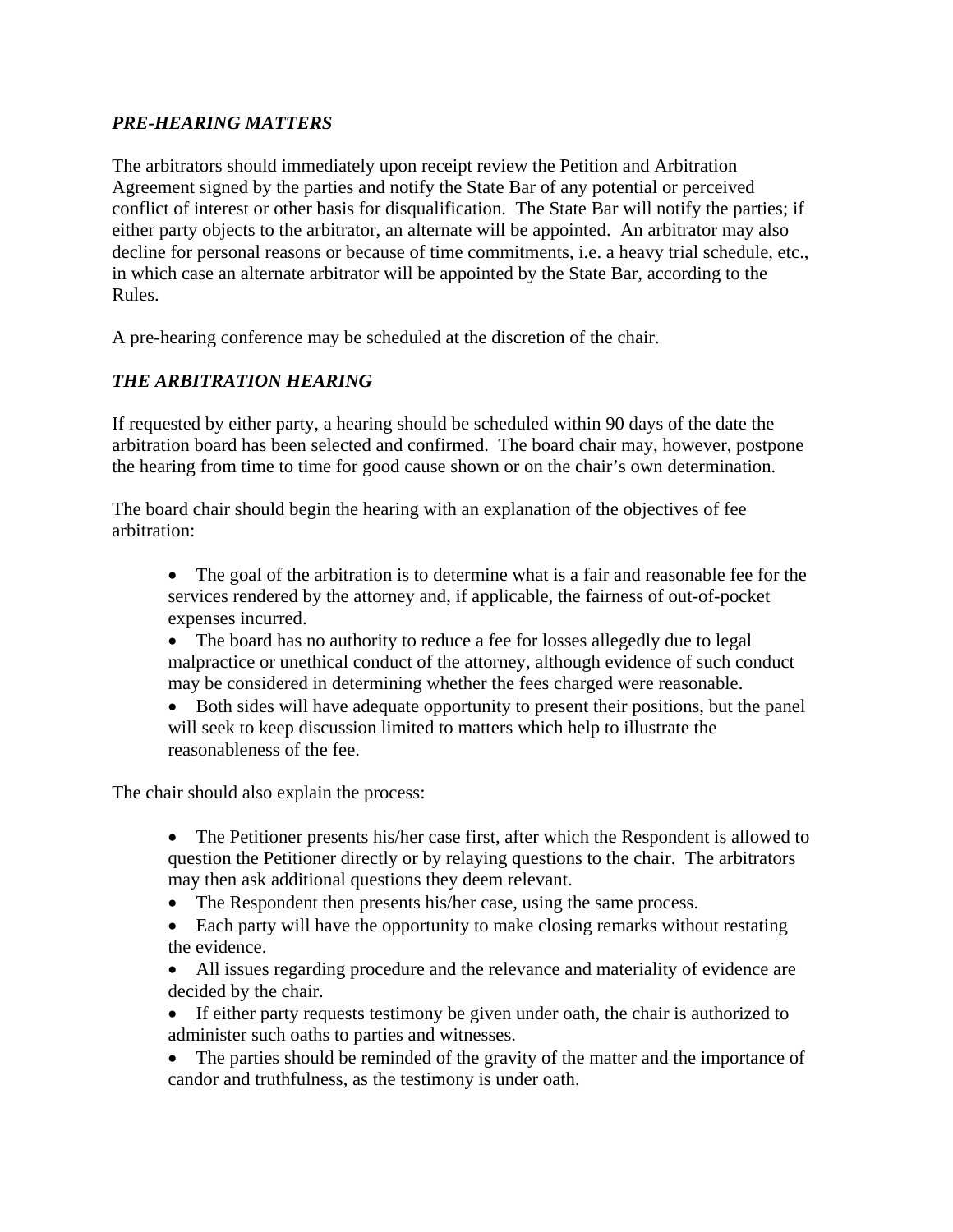• The hearing is private and confidential, as are all of the documents on file. No documents may be disclosed without agreement of the parties or as order by a Court or disciplinary authority.

• If either party requests the hearing be recorded, that party is in charge of hiring a court reporter or providing other means for recording the hearing. The transcript of the hearing may not be disclosed to anyone other than the parties and the arbitrators, except with the consent of all parties.

#### *ARBITRATORS' RESPONSIBILITIES*

 Be prepared. Review and analyze in advance of the hearing, the Petition and any other material submitted prior to the hearing.

 Be familiar with the Fee Arbitration Rules, especially Rule 8.1, and the purpose of arbitration.

 It is not your responsibility to decide matters of legal malpractice or ethical conduct. Nevertheless, information about the attorney's conduct may be offered at the hearing and may be considered in determining the reasonableness of the fee.

 Be attentive and courteous to the parties. Although the hearing is intended to be informal, it is not to be taken lightly. Arbitrators should avoid any conduct that would make them appear predisposed to one party or the other, including excessive familiarity with the attorney. The chair is responsible for assuring appropriate decorum in the proceeding.

 Remember that the client and the lay arbitrator may not be familiar with legal terms and jargon. Use language that all parties can understand and explain any special terms.

 Allow the parties, particularly clients, an adequate opportunity to present whatever evidence they feel is necessary for the panel's understanding of their position. Arbitration hearings are intended to be informal and relatively brief. However, clients are generally not trained in presenting evidence and examining witnesses and may find it difficult to conduct a direct and precise case.

 If either party is represented by counsel, remind counsel that the proceeding is informal and examination of witnesses need not follow the format of a trial.

 Do not discuss the case with anyone other than the other panel members or State Bar staff.

#### *GUIDELINES FOR THE DECISION*

Was there a written fee agreement or an express fee contract? If yes, determine the terms and whether services were provided according to the terms. In not in writing, the terms may have to be determined from the testimony of the parties or from extrinsic evidence. Please note Rule 1.5 of the Montana Rules of Professional Conduct.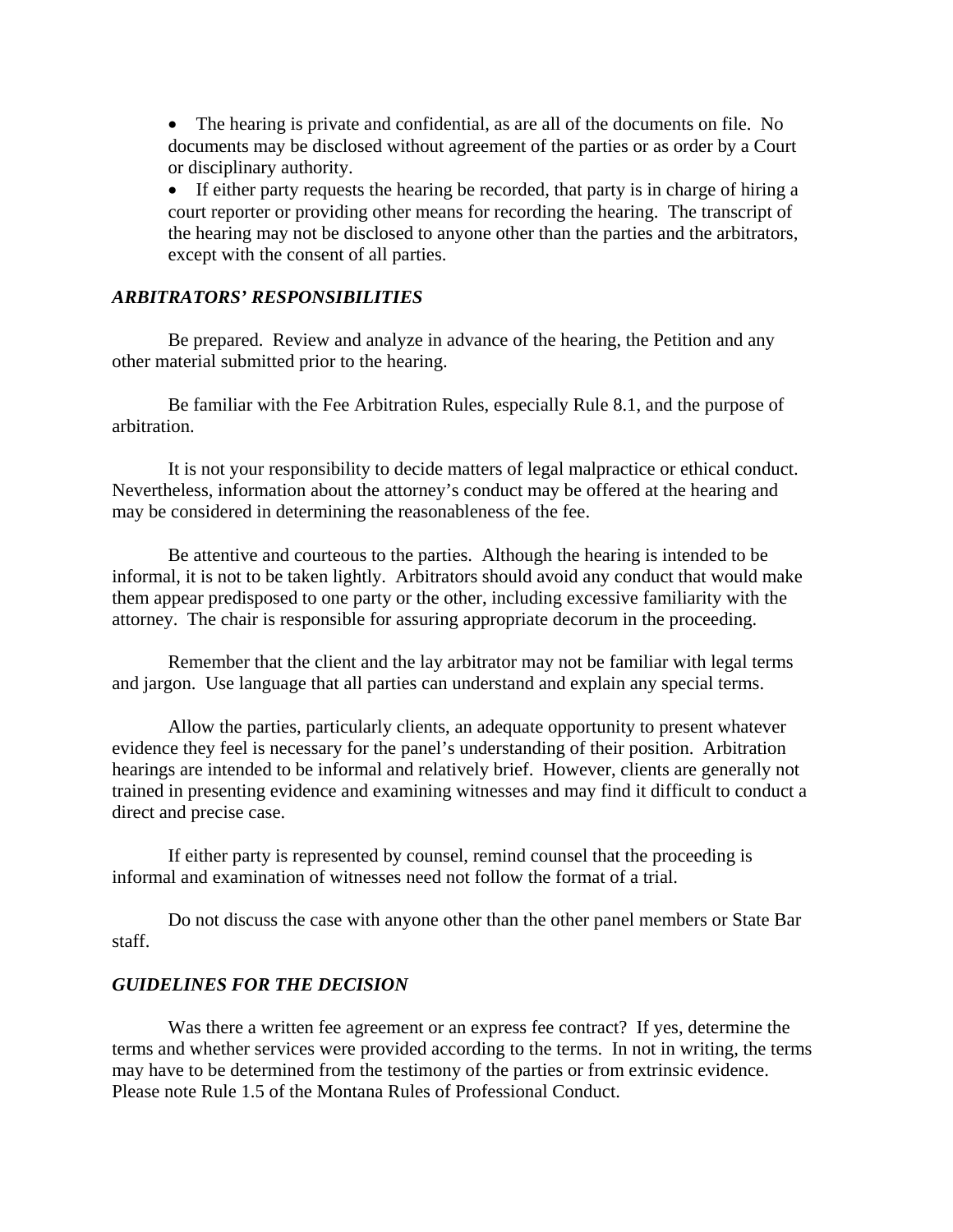If the contract was implied or lacked critical terms, the obligation of the board is to determine what services were reasonably contemplated by the parties and what a reasonable fee is for those services.

 Determine the extent to which agreed or contemplated services were performed and the reasonable value of those services under all the circumstances.

 In an hourly fee case, the amount of time spent by the attorney is a major factor in determining a reasonable fee. Learning the law governing the matter or time spent giving emotional support to the client, or any other "non-legal" services were rendered and charged for by the attorney, did the client understand they would be charged for the service? If not, is it appropriate under the circumstances for the attorney to charge for the services?

 A contingent fee agreement in a personal injury case that is not in writing is voidable by the client. The attorney is nevertheless entitled to a reasonable fee for services performed. The board shall consider customary practice in the community in determining a reasonable fee. Similarly, an attorney in a contingency fee case who is discharged prior to conclusion of the matter is entitled to a reasonable fee for services, if the client recovers on the claim and the attorney was not discharged for misconduct. A reasonable fee in such circumstances is not necessarily calculated on the attorney's usual hourly rate; it should not exceed the amount of the agreed contingent fee.

 Costs and expenses are normally the responsibility of the client in addition to fees for legal services. The board should determine whether the award will include costs and expenses for which the client is responsible and state those terms separately.

## *FACTORS RELEVANT TO THE REASONABLENESS OF A FEE*

These factors are not exhaustive, and no single factor is controlling:

- The time and labor required, the novelty and difficulty of the questions involved, and the skill required to perform the legal services properly;
- The likelihood, if apparent to the client, that acceptance of the case will preclude the attorney from other employment;
- The fee customarily charged in that locality for similar legal services;
- The amount involved and the results obtained:
- The time limitations imposed by the client or by the circumstances;
- The nature and length of the professional relationship with the client;
- The experience, reputation and ability of the attorney performing the services;
- Whether the fee is fixed or contingent.

## *FORM OF DECISION/AWARD*

 The Decision, also referred to as an "award" is decided by a majority vote of the board. The decision must be in writing and signed by all the arbitrators who concur in the award. Minority or dissenting opinions are not allowed. The decision shall state the amount